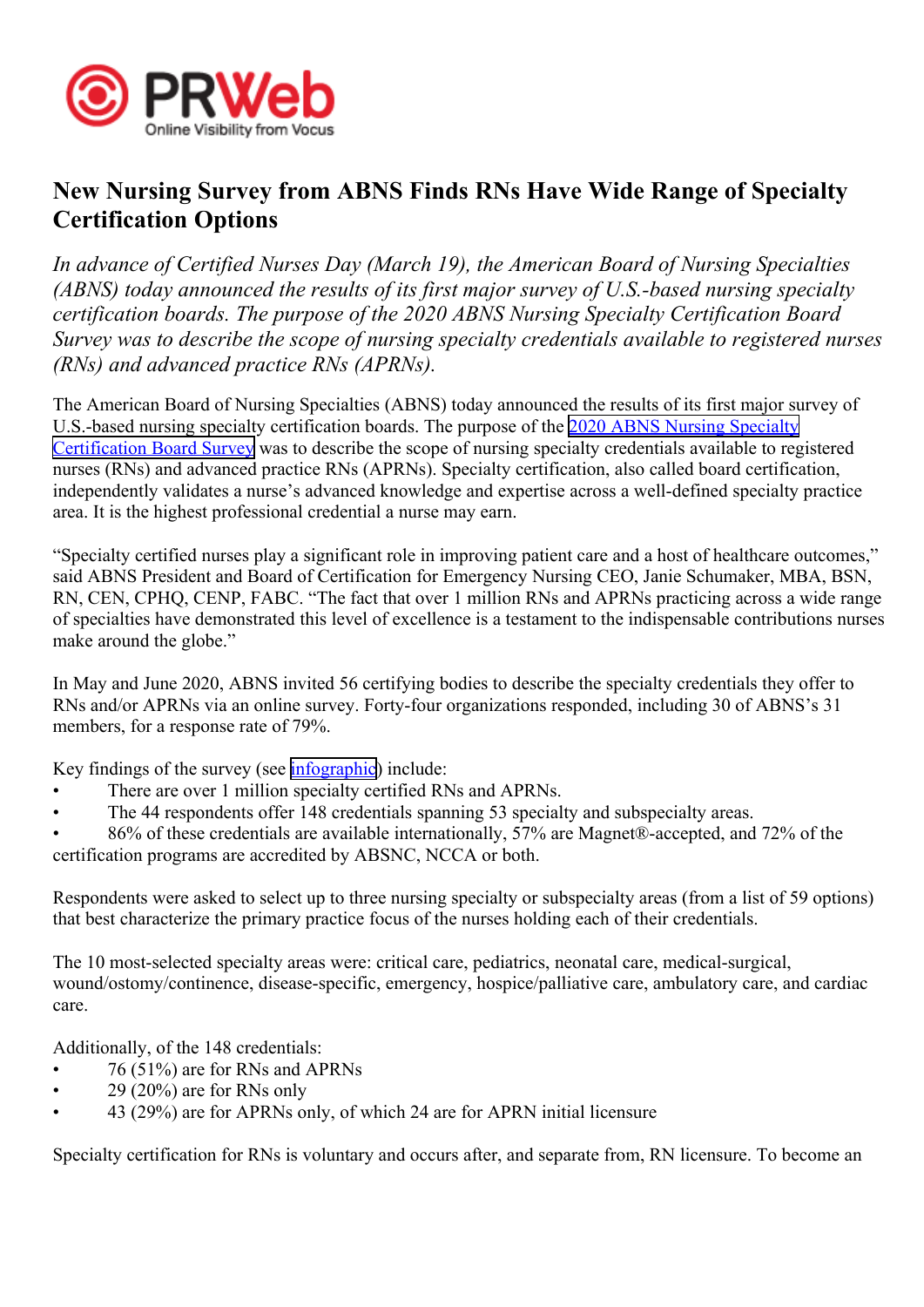

APRN, an individual must earn an advanced practice specialty certification as par<sup>t</sup> of their licensure requirements. After licensure, an APRN may earn additional specialty certifications to deepen or expand their specialty expertise as well as maintain specialty certifications they earned as an RN.

Schumaker added, "ABNS is incredibly proud to represen<sup>t</sup> specialty nursing certification, and we are deeply appreciative of all nurses serving patients and communities in this challenging time. They have our sincerest gratitude."

For more information about the ABNS survey and nursing specialty certification, visit <http://www.nursingcertification.org/resource>.

## About ABNS

The American Board of Nursing Specialties (ABNS) is <sup>a</sup> not-for-profit membership organization governed by an elected group of member representatives. Founded in 1991, ABNS represents 31 member specialty nursing credentialing organizations and over 920,000 board certified licensed practical nurses (LPNs), registered nurses (RNs) and advanced practice nurses (APRNs) practicing around the globe in <sup>a</sup> variety of settings. With <sup>a</sup> mission to promote the value of specialty nursing certification, ABNS also serves as <sup>a</sup> forum for nursing credentialing organizations to connect and dialogue about the specific issues that certified nurses and those seeking certification face. For more information about ABNS, visit [http://www.nursingcertification.org](http://www.nursingcertification.org/).

# # #